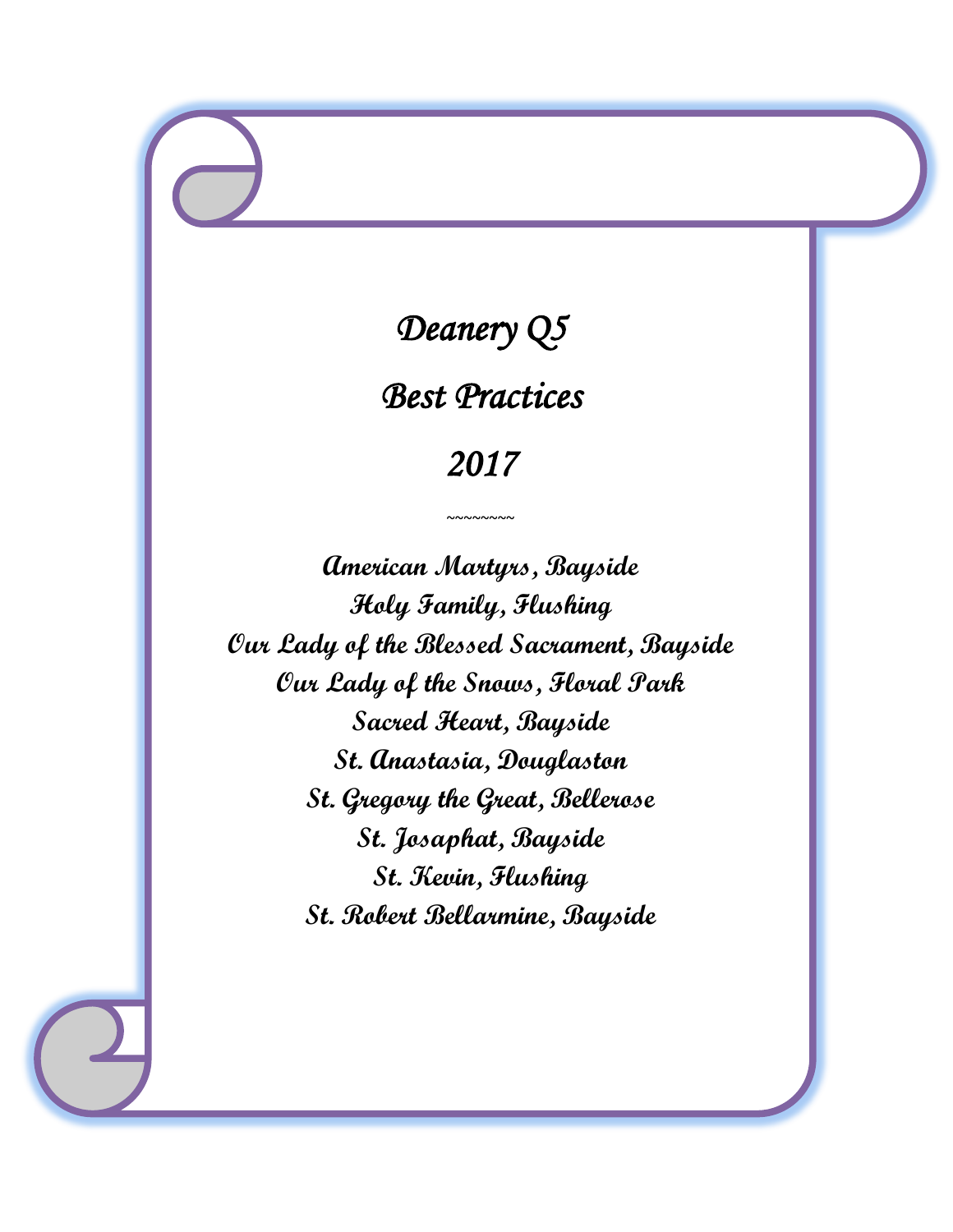# Table of Contents

- Annual Report- Our Lady of the Blessed Sacrament
- Boy Scouts Sacred Heart
- Consolation Ministry: St. Gregory the Great
- Easy English Program: St. Anastasia
- Evangelization Team- Our Lady of the Blessed Sacrament
- Adult Faith Formation Our Lady of the Blessed Sacrament
- Green Team (Laudato Si Team)
- Our Lady of the Blessed Sacrament and Sacred Heart Churches
- Meals on Wheels- Sacred Heart
- PPC Contact Box- Sacred Heart
- Pro Sanctity Movement-Housed at St. Kevin's
- Renaissance Group: St. Gregory the Great
- Restaurant Showcase Dinner: Our Lady of the Snows
- Mass for the Anointing of the Sick and Senior Luncheon / Confirmation Service: St. Kevin
- Wake Ministry Our Lady of Snows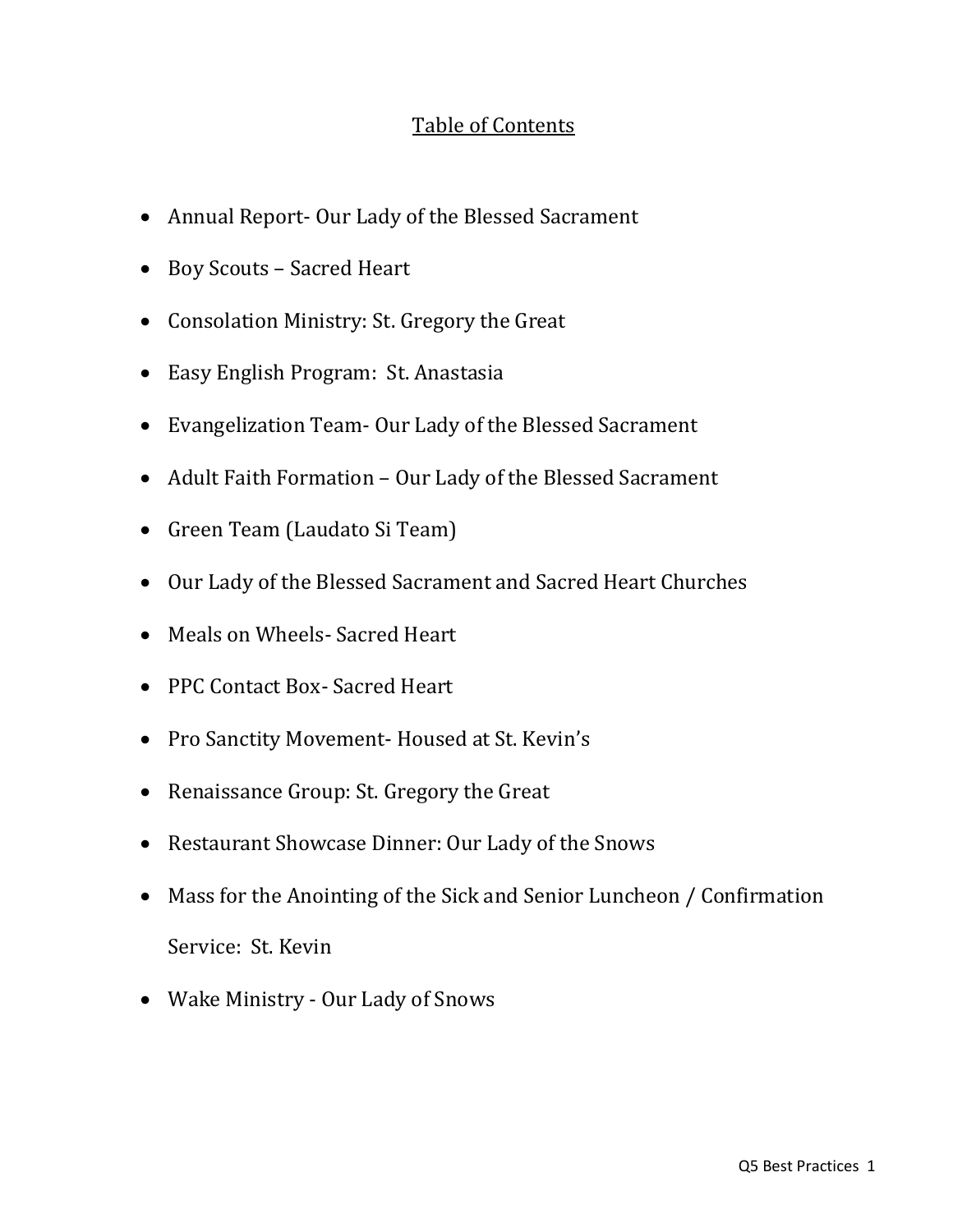# Annual Report- Our Lady of the Blessed Sacrament

#### **Narrative:**

Our Lady of the Blessed Sacrament publishes a 35 page report annually on the state of the parish. It includes sacramental reports, updates to the Parish Pastoral Plan, finance and temporalities reports, school update and descriptions of all ministries and organizations.

In this way, every parishioner has access to every program and full transparency is offered by both parish and school

#### **Overview:**

- In September, every organization leader is contacted for updated information: number of people, description of activities, contact person and financial report (if they have one)
- Each leader is given one month to respond by e-mail to main contact person
- It is published to all parishioners (about 1,400 copies are made)in November (representing Sept-Aug of the previous year)

#### **Coordinator role:**

- Contact organizational leaders
- Develop template and page layout for the report (only first time)
- Edit all information (in this case, using Publisher).
- Coordinate with printing company

**Cost:** Cost is covered in the contract with the weekly bulletin company. (No ads needed. Must be sent camera-ready)

#### **Advice:**

- Notify organizations ASAP and stipulate that if there's more to add, they can do so later.
- Once you do it once, it is significantly easier- just cut and paste into existing template

**Coordinator:** Jane Brunhuber, [jane-olbs@nyc.rr.com](mailto:jane-olbs@nyc.rr.com)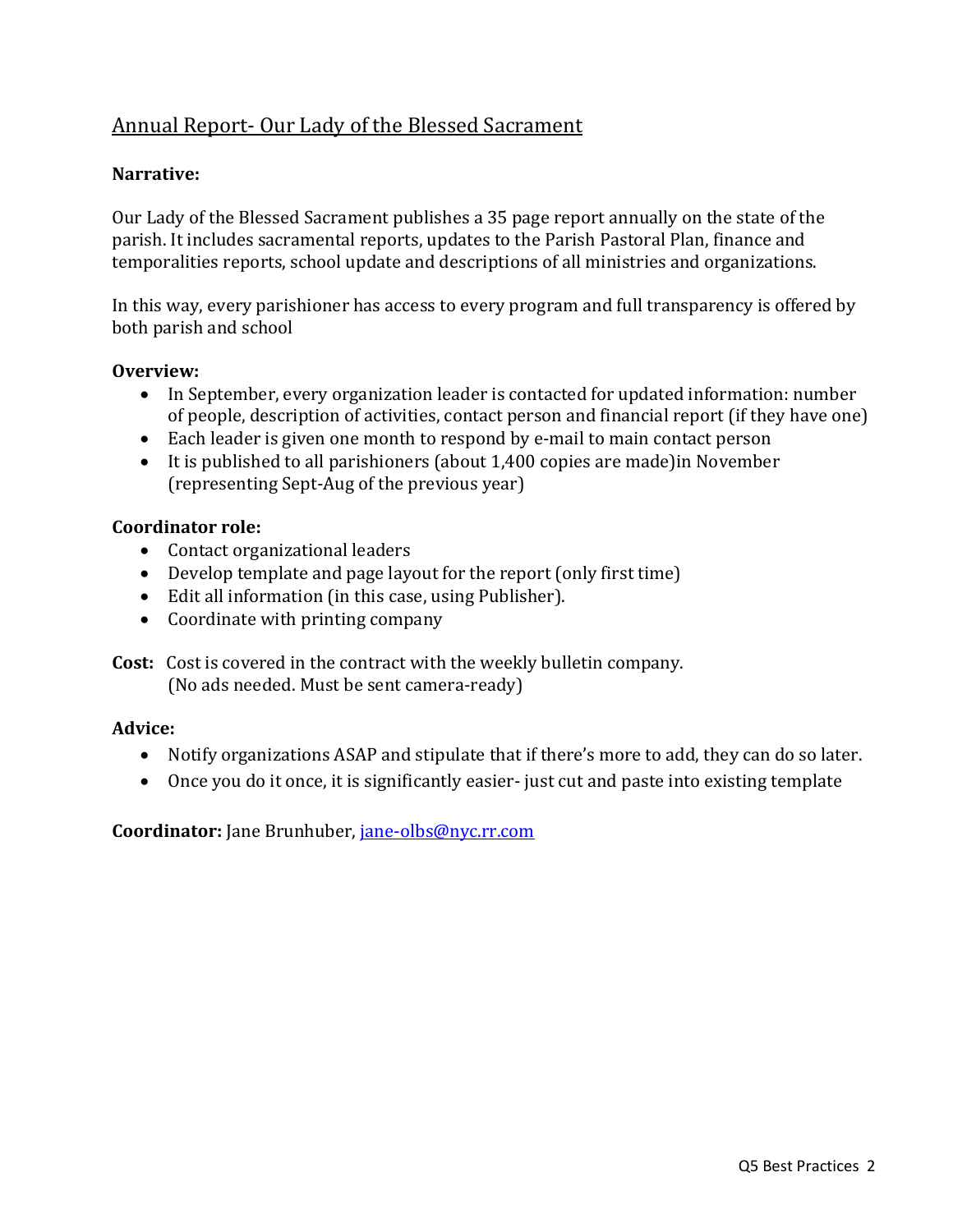# Boy Scouts – Sacred Heart

#### **Narrative:**

Sacred Heart parish sponsors a Boy Scout troop of approx. 45 boys and 17 adults (8 active, others are episodically involved). The Boy Scouts combine "educational activities and lifelong values with fun. The Boy Scouts of America (BSA) believes and, through nearly a century of experience, understands that helping youth puts us on a path toward a more conscientious, responsible, and productive society." From: <http://www.scouting.org/Visitor.aspx>

#### **Overview:**

- The parish provides a space to meet and some storage. It is responsible for selecting Adult leaders who are formally trained in BSA matters and attend Virtus training. The formal set of rules and structures come from BSA.
- The program builds confidence, providing a variety of experiences such as camping, hiking, outdoor skills, fishing, white water rafting, service projects, day trips (such as the model railroad museum, museums…)
- The boys determine the activities in their business meeting and the adults provide supervision and guidance.
- They meet Friday evenings for 2-2  $\frac{1}{2}$  hours for regular meetings, plus at least monthly weekends for camping, day trips, etc.

#### **Coordinator role:**

- Coordinates merit badges and Eagle projects (the highest advancement rank).
- Attends weekly meetings (assuming that the coordinator is not also the Scoutmaster Our Scoutmaster sets the meetings.
- Ensures all volunteers comply with Virtus and the BSA Youth Protection training and other BSA required and recommended training.

**Cost:** Low annual dues plus cost of activities.

#### **Advice:**

- It is a lot of work. Recruitment is crucial to the long range "health" of the Troop. It helps if there is an organized youth group to tap into. A proven strength is to have a Cub Scout Pack sponsored by the same Church.
- You get out of it exactly what you put into it. It changes lives and is very rewarding for both children and adults as young men learn to be good citizens in the world.

#### **Coordinator:** Lou Tognan [louis@tognan.org](mailto:louis@tognan.org)

Parish contact for Boy Scout sand Girl Scouts: Georgette Lyons 718-631-1307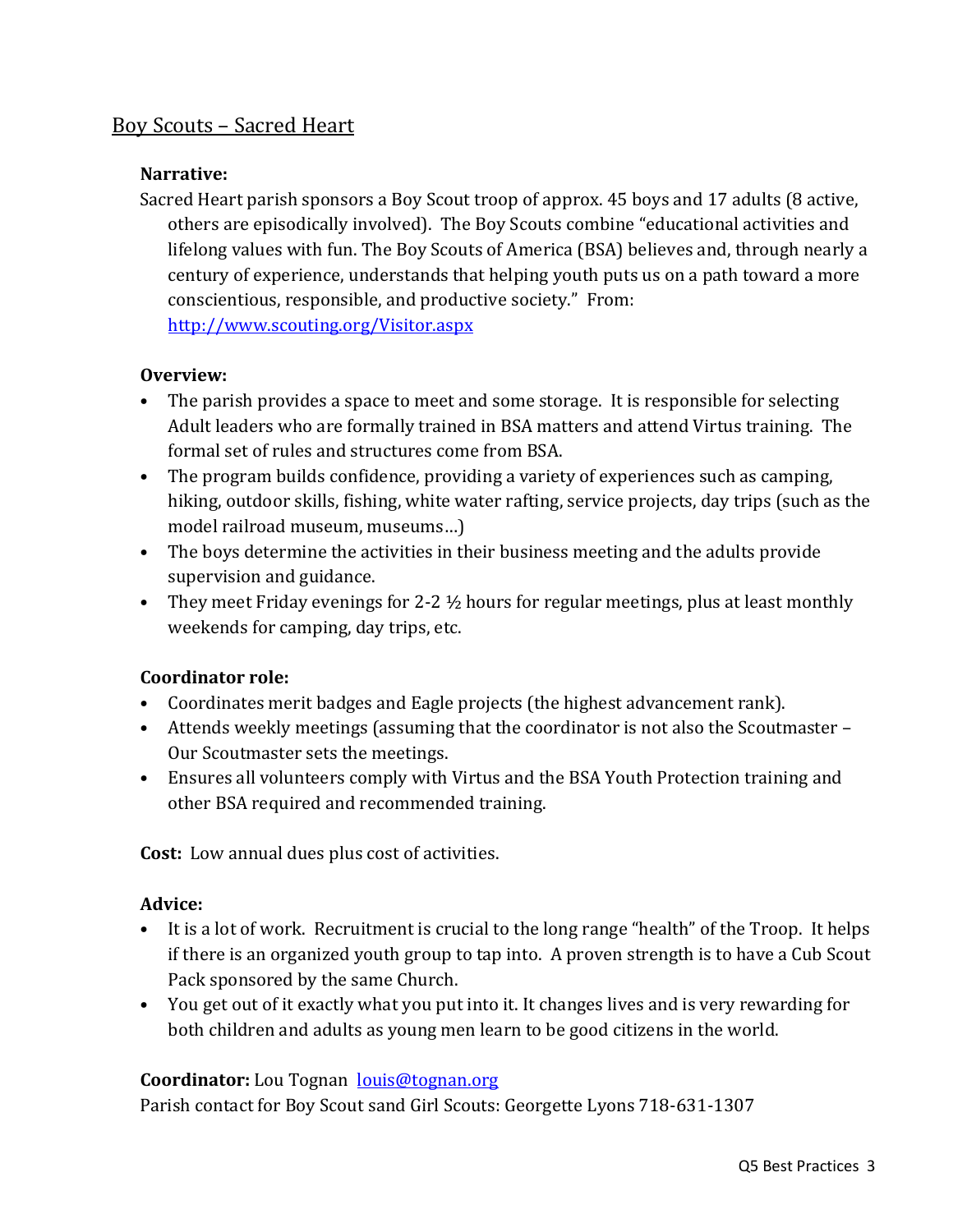# Consolation Ministry: St. Gregory the Great

#### **Narrative:**

The consolation ministry at St. Gregory the Great aims to assist mourners in the planning of the funeral liturgy for their deceased loved ones. "Companions" are carefully vetted by the pastor and walk people through the liturgy planning process. They also identify and help meet any needs they may have.

#### **Overview:**

- Companions have a binder with all the necessary planning worksheets and copies of the readings for the funeral Mass. They assist families in choosing readings and music and identifying who will perform those roles. Volunteers from the Consolation Ministry are available to serve as lectors, bring up the gifts, or perform the duties of the altar server.
- Volunteers attend the wake, when possible, and the funeral to support the family. They sit at the front of the Church to guide the assembly through the liturgy if they are not regular church goers, so they can see when to stand, kneel, or sit.
- If the family is local, a cake is baked and brought to the family's house.
- If the family is not local, planning is done by phone and internet and the companions can assist in coordinating with the funeral home.

#### **Coordinator role:**

- Call companions when needed.
- Maintain binders and necessary planning sheets
- Create and prepare cards and labels for cakes. Advise the Cake team and provide the family's address for delivery.
- Provide materials and addresses to the volunteer who will send cards to the family 4-6 weeks after the funeral.

#### **Cost:**

- Cost of binders, paper, printing
- cards and postage.
- Cake boxes, cake circles and labels

#### **Advice:**

- Don't be afraid to start small.
- Tailor it to your parish
- Choose companions carefully- people who are supportive but not preachy
- A good relationship with the pastor is crucial
- "It's a blessing to be able to help people in this way."

#### **Contact:** Susan Grimes: SusanGrimes1@gmail.com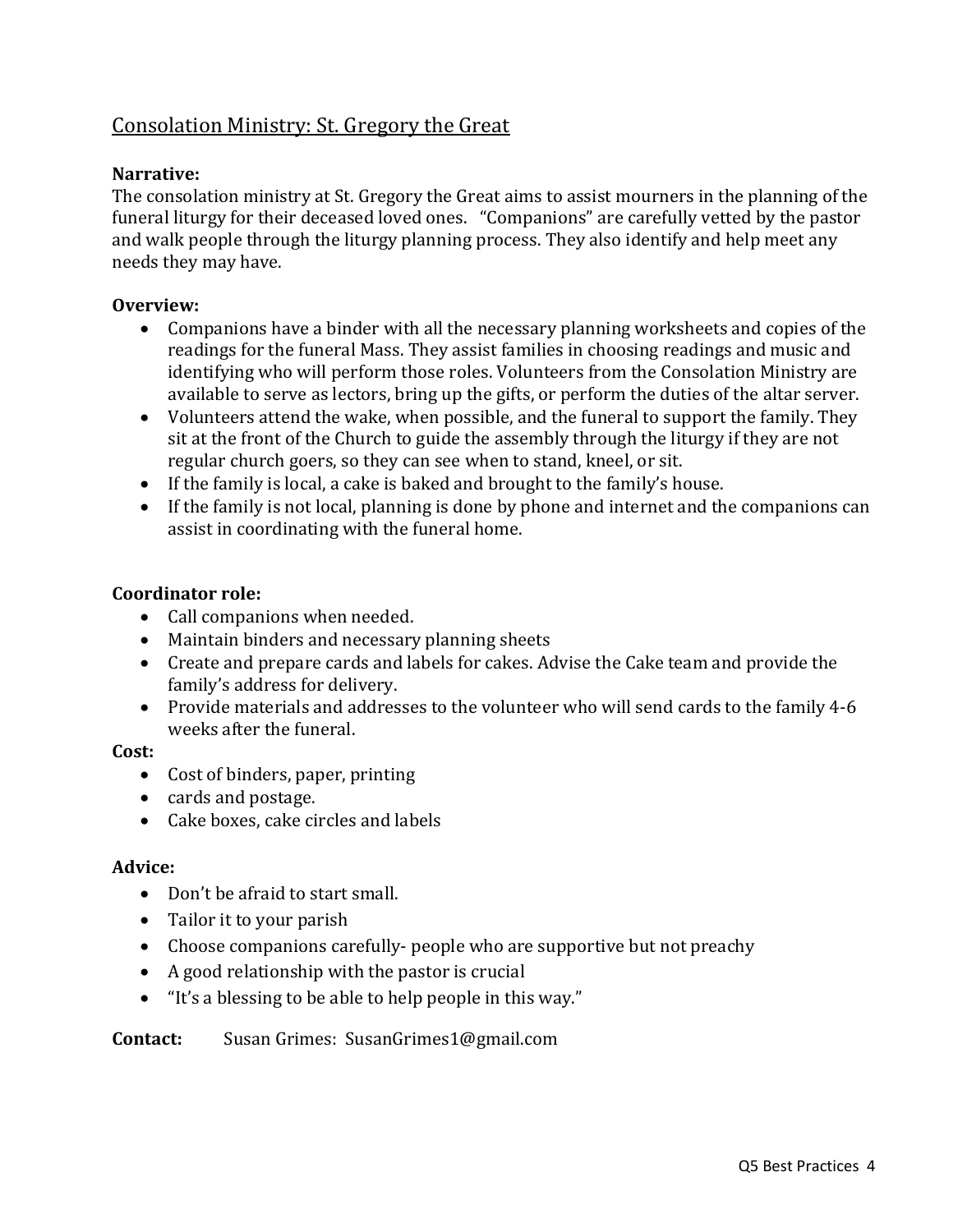### Easy English Program: St. Anastasia

#### **Narrative:**

Easy English is a Saint Anastasia community program which grew out of a 2010 Parish Council review of community needs and existing ministries. The consensus reached was that continuing demographic changes had resulted in a local population in which a noticeable number of people had difficulty communicating in English. The Council decided to explore the possibility of establishing a parish program to help people lose their foreign accents, increase their English vocabulary, and generally reach a level of comfort speaking the English language.

Announcements were put in the Church Bulletin to solicit interest on the part of volunteer teachers and prospective students. The volunteer response was encouraging. A number were former teachers and some were multi lingual certified teachers of "English as a Second Language". Initially, there were more volunteer teachers than students. Afternoon and evening classes were offered on a one day a week basis. Surprisingly, there was little interest on the part of the students for evening classes.

The program is still ongoing with tuition free afternoon classes held once a week in the Parish Center. Participants have come from Columbia, Ecuador, Paraguay, Puerto Rico, Spain, Italy, Russia, Poland, the Philippines, China and Korea. Most have been native Spanish speakers.

An unexpected result is that teachers and students gradually became a relaxed group of friends attending Parish functions together and often moving to the local coffee shop after class to socialize and critique the afternoon's lessons. Hopefully, that level of camaraderie will continue indefinitely, contributing to program participants' fluency in English

#### **Overview:**

- Meets once a week, roughly following the school schedule, between 5-10 students
- Coordinator begins each session (review homework and lessons), followed by one on one teacher student lessons (primarily pronunciation).

#### **Coordinator role:**

- All background work: Prepares lesson plans, handouts, promotional materials
- Attends each session and opens the meeting
- Coordinator ends each meeting with a brief recap and assessment of the session.

**Cost:** Minimal. No cost to student

#### **Advice:**

- Internet is a good source of information in developing lesson plans
- A program such as this can easily serve the whole deanery.

#### **Coordinator:** Jack McDermott: [McDridge@aol.com](mailto:McDridge@aol.com)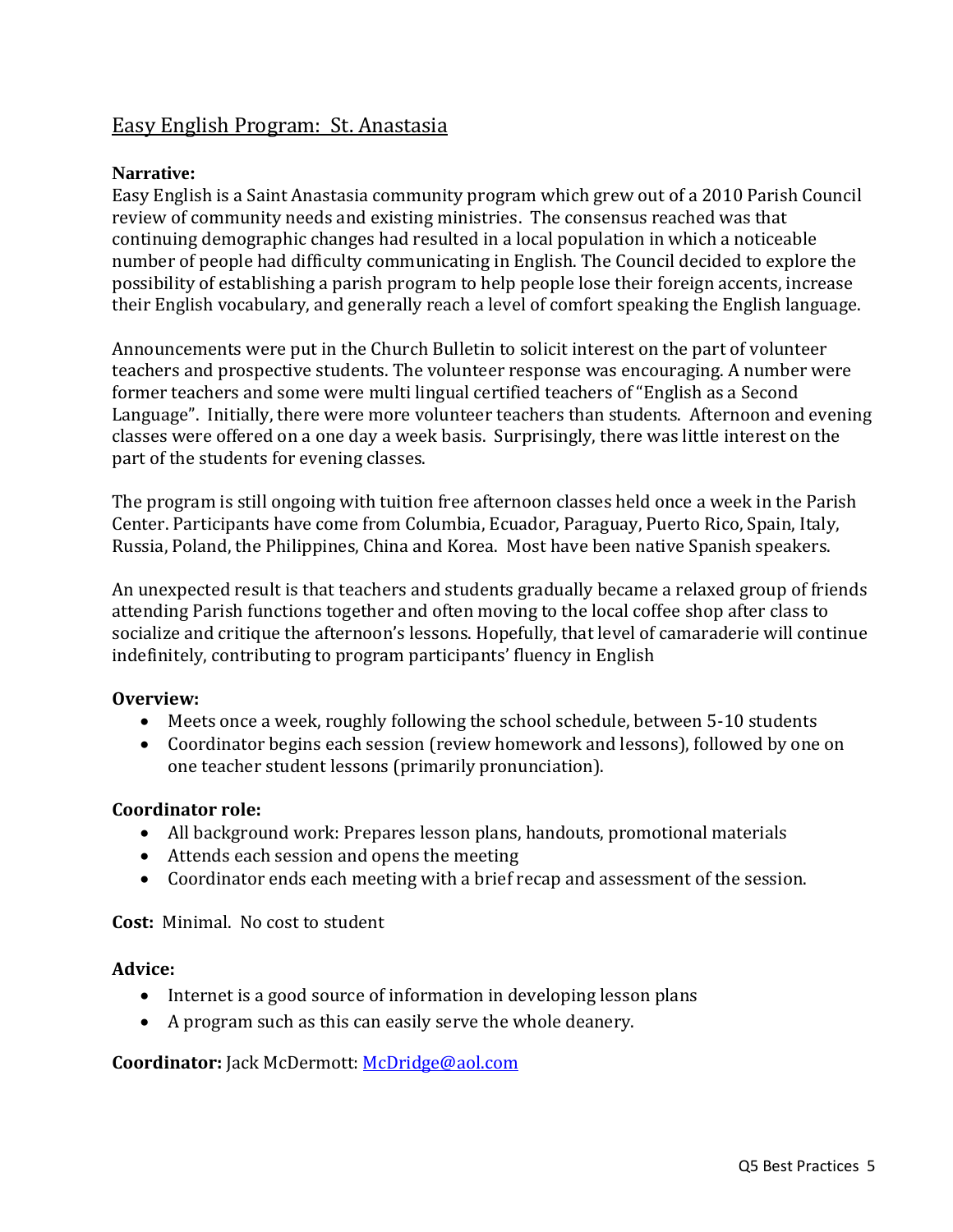# Evangelization Team- Our Lady of the Blessed Sacrament

#### **Narrative:**

The Evangelization Team at Our Lady of the Blessed Sacrament meets once a month in the parish center with 6 active members. The mission of the E-Team is to enable the parish and parishioners to evangelize, and to offer programs, events and strategies for outreach to others, including inactive or marginal Catholics, as well as those with no church affiliation.

#### **Overview:**

During the past year the activities of the E-Team have included :

- Meeting on a monthly basis to discuss issues regarding evangelization.
- Inaugurating a divorced and separated group in OLBS.
- Initiating a discussion of how to implement an e-mail database to be used by OLBS to alert parishioners about upcoming events and significant developments.
- Synthesizing feedback from previous focus groups to begin projects to evangelize OLBS, which include arranging regular hospitality Saturday night and Sundays for parishioners to learn about evangelization and how to evangelize.
- Ongoing formation of the E-Team, including attending the Evangelization conference in the Diocese.
- Leading small groups to discuss The Four Signs of a Dynamic Catholic by Matthew Kelly.
- Preparing four bulletin inserts which discuss The Four Signs of a Dynamic Catholic.
- Distributing The Prayer process cards from Dynamic Catholic, and distributing Rediscover Jesus and Resisting Happiness, both by Matthew Kelly, at Christmas time.
- Planning a Family Game Night in the parish.
- Reading the Joy of the Gospel.
- Utilizing free books and CDs from Dynamic Catholic

#### **Coordinator's Role:**

- To communicate the E-Team's goals to the pastoral staff.
- To have ongoing conversations with the Adult Faith Formation Committee, with the purpose of planning spiritual development activities in the parish.
- To lead the team in ways of evangelizing both in and out of the church.

**Cost**: Cost of books read to share in the group.

**Advice**: Don't be afraid to take a step in faith.

**Contact**: Joe Traver, Coordinator OLBS E-Team- [joeka@nyc.rr.com](mailto:joeka@nyc.rr.com)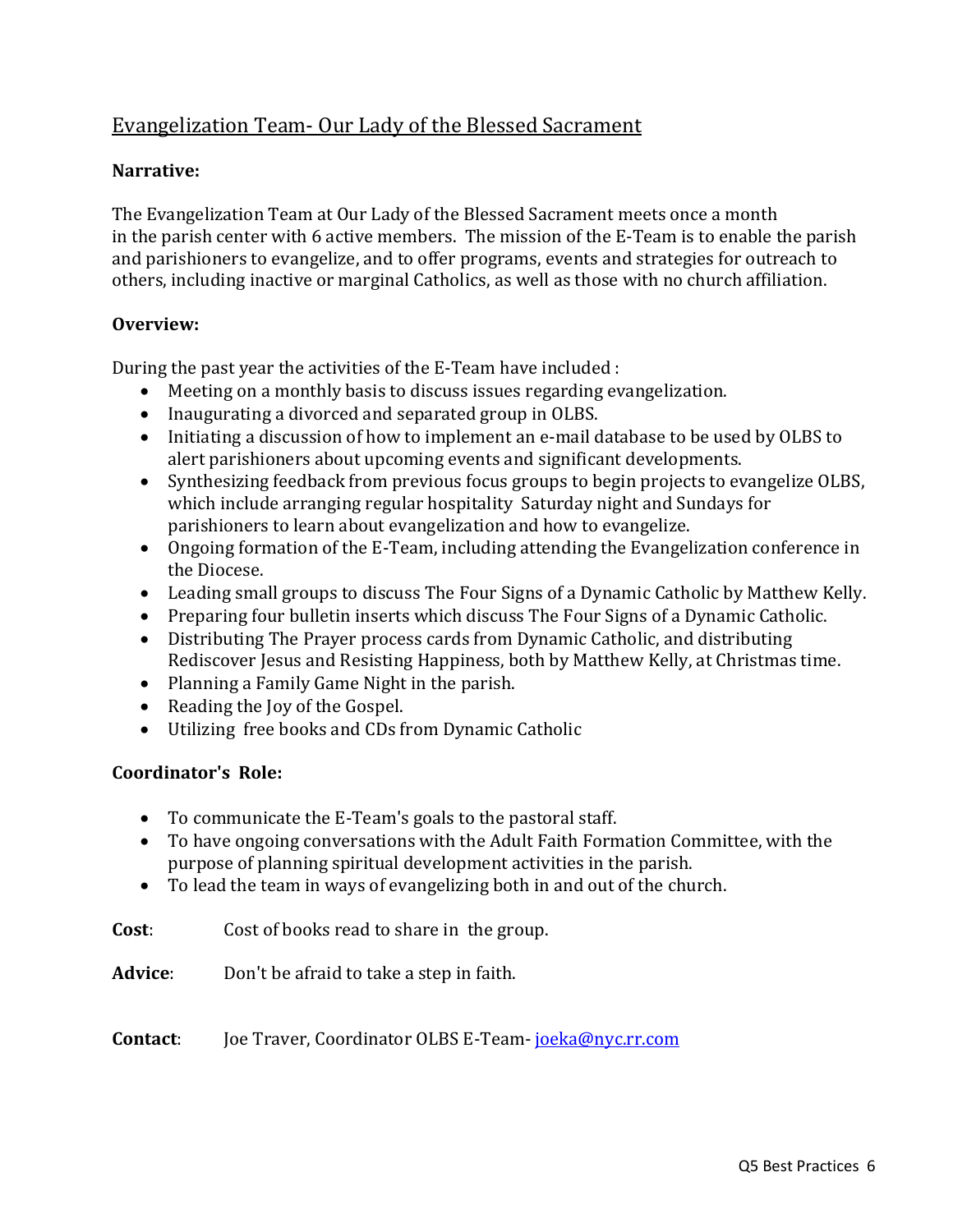# Adult Faith Formation – Our Lady of the Blessed Sacrament

#### **Narrative:**

The Adult Faith Formation at OLBS seeks to foster community and develop spiritual growth for parish revitalization. A team of 9 were actively recruited for their energy and spirit of community. Their focus comes from an Interest Survey given at Mass. While they are working on the top results in the interest survey, they have also engaged in the renewal program from the Paulist fathers, "Living the Eucharist" - described below:

*"Living the Eucharist is a new, parish-based program designed to help revitalize parish life and spirituality through a more profound experience of Sunday Mass. It helps the entire parish adults, teens, and families—grow in their Catholic faith and live more fully as disciples of Jesus.*

*Living the Eucharist runs during Lent for three years. Parishioners can take part in adult and teen faith-sharing groups, family activities, devotional and catechetical Lenten readings, and a prayer campaign. The multi-media program materials are comprehensive, proven, and easy to use. Ongoing support keeps your parish on the right track throughout the program."* (http://www.livingtheeucharist.org/ )

#### **Overview:**

- There were 10 groups of about 10-12 people that met for faith sharing during Lent for 3 years.
- A Parish retreat was offered each year.
- Over 125 people wanted to continue after the 3 year commitment. A team was developed to oversee how to continue the program.

#### **Coordinator role:**

- Bring the team together. Keep in mind where we need to go. Discern and delegate.
- Keep on top of implementation-keep people moving

**Cost:** Starter Kit (English and Spanish), additional materials for faith sharing groups (Cost was covered by the parish with free will offering taken at events)

#### **Advice:**

- The key is to find people in multiple ministries who know other people and serve as a link between groups and contacts.
- Don't do it by yourself- Lean on the people God gave you.
- Avoid obsessiveness- take a step back, reflect, talk to Jesus
- Don't let parish activities overwhelm you. Keep it in perspective and keep outside relationships.

#### **Coordinator:** Valerie DeMato [Vdemato@gmail.com](mailto:Vdemato@gmail.com)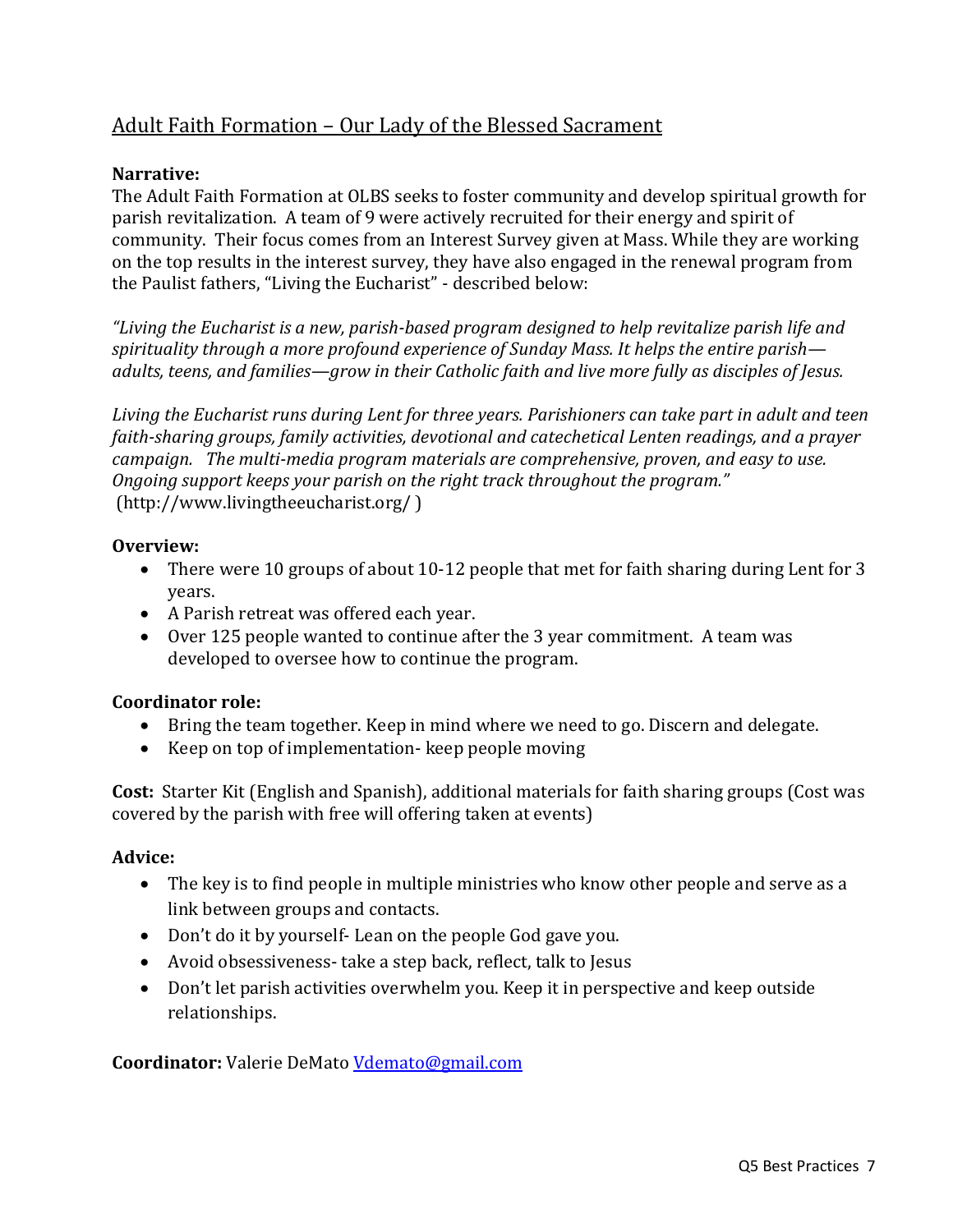# Green Team (Laudato Si Team) Our Lady of the Blessed Sacrament and Sacred Heart Churches

#### **Narrative:**

The purpose of the Green Team is to evaluate practices in the church to make sure they are in alignment with Laudato Si, as well as with the conservation of our earth's resources. The Green Team also writes bulletin announcements from Laudato Si weekly, which are followed by a thought, and a short prayer. Alternate weeks we make practical suggestions for helping the environment. We also find articles of interest and insert them into the bulletin.

#### **Overview:**

- A small group of dedicated people meet once a month. Each group member receives a booklet called Walking in Praise with Pope Francis- 30 days with On Care for Our Common Home. Also, On Care for Our Common Home- a Group Reading Guide by Bill Huebsch was used at Sacred Heart, as a 6 week study course, before the Green Team was formed. These were obtained on Amazon.
- The monthly meetings consist of an opening prayer on the environment, a song or a Bible reading on creation and discussions about actions we need to take in our church , community, and the world.
- OLBS and Sacred Heart have received donations of recyclable bags from Stop and Shop which were distributed several times on Earth Day, and at other events. They often include recycling information from NYC, as well as lists of practical suggestions.
- OLBS had its first Earth Day celebration, where the school generously gave science , art and writing projects for our celebration. Both churches use a large cardboard cutout of Pope Francis at their activities.
- Both churches are planning Season of Creation activities September 1 to October 4. OLBS will have an Art and Photo Show on Creation. Sacred Heart will have an Evening Prayer Service to celebrate.
- Both churches plan to work in conjunction with their schools to further implement environmental practices in the school.
- Several letters have been written to The Tablet, several newspapers, as well as representatives, about many of our environmental concerns.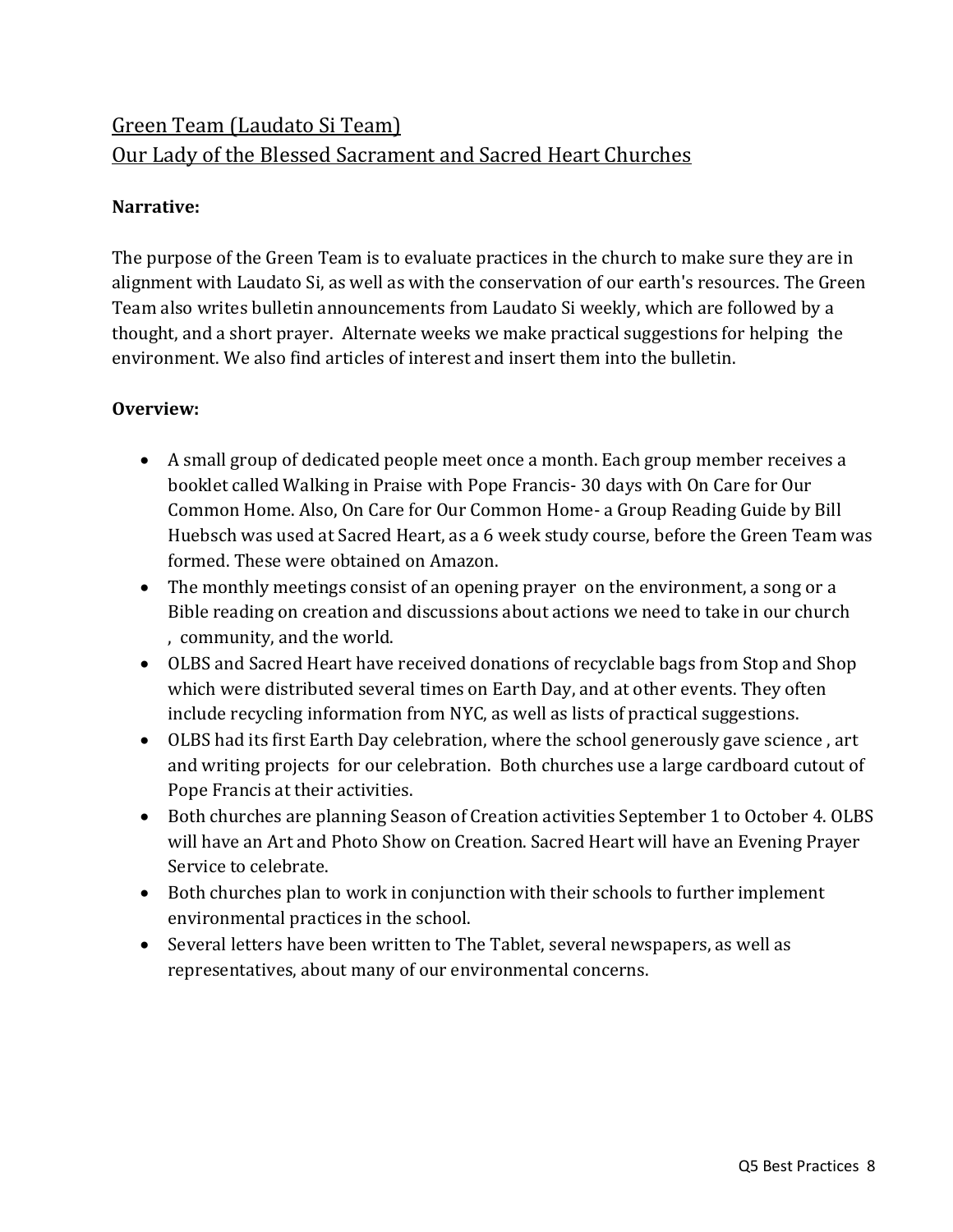#### **Coordinator Role:**

- Scheduling meetings and events for the Green Team.
- Designating at least one person who will be the liaison between the school and the Green Team.
- Motivating the group by presenting new ideas and suggestions.

**Cost:** The price of the books and booklets and art supplies.

#### **Advice:**

- Share ideas with each other and with other churches in the deanery.
- Share community events that help with recycling.
- Investigate many online websites that give information about the environment.
- Write and include prayers of the faithful asking God to guide us in our mission.
- Use many resources available: Catholic Climate Movement.global, Catholicclimatecovenant.org, USCCB environmental resources.

#### **Contact:**

Judy Tolan- Green Team- Our Lady of the Blessed Sacrament- [heyjude891@aol.com](mailto:heyjude891@aol.com) Sister Kathleen Masterson- Green Team- Sacred Heart- Siskate 913@verizon.net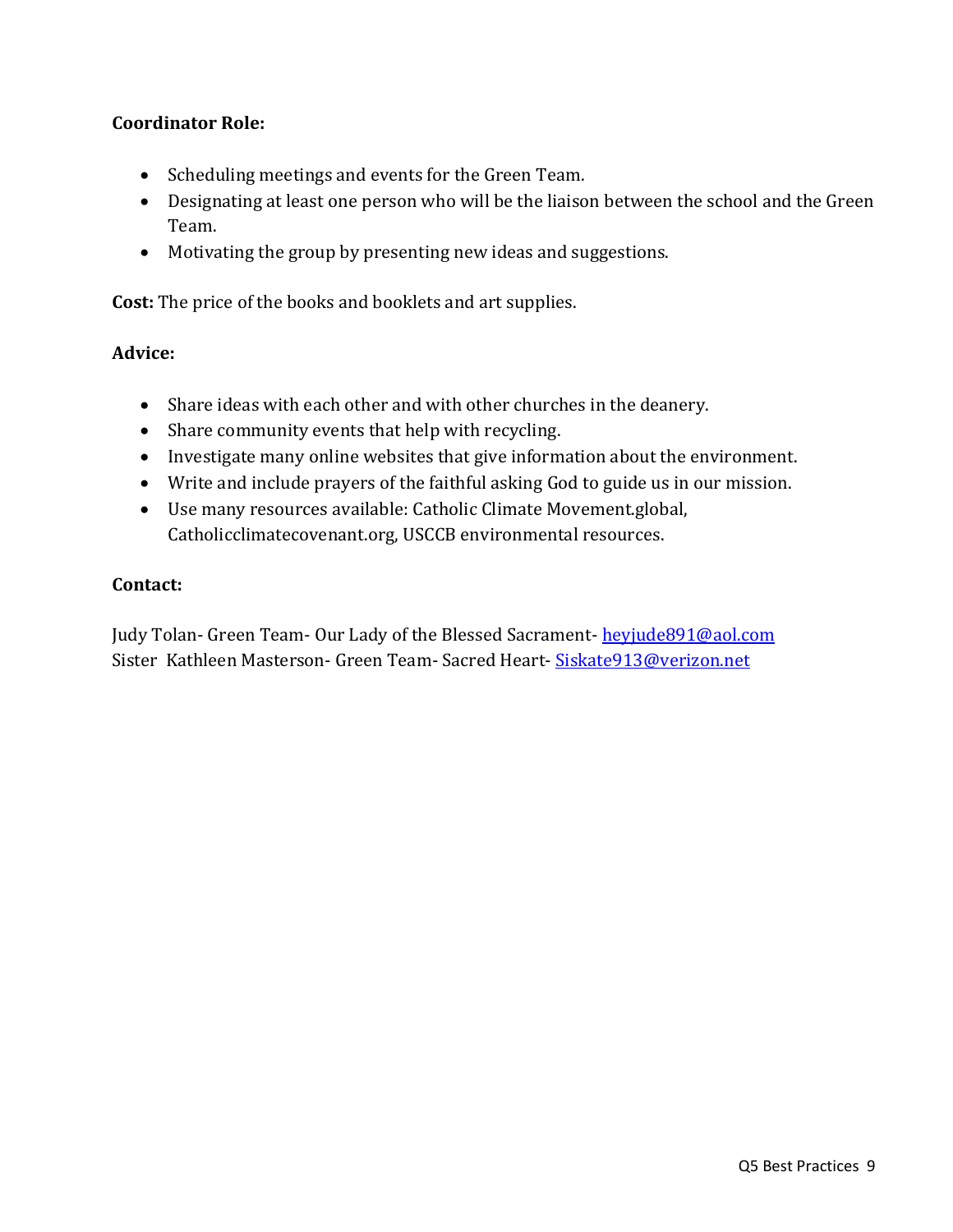## Meals on Wheels- Sacred Heart

#### **Overview:**

The parish Meals on Wheels program dates back to 1983. There are currently about 25-30 recipients who are chosen by interview. Three teams of 12-14 volunteers act independently, meeting once a month to shop and prepare anywhere from 150- 200 individual meals, package them in containers, and then plan for the next month's meals. The teams meet as needed but usually every 6 wks. or so. Each cooker makes about 30 portions of one item.

The meals are put together and frozen for later delivery. Ingredients are split up among volunteers who then bring five prepared entrees (meat, vegetable, and starch) to combine and freeze. Two teams are parish volunteers and one is a group of school mothers.

Two teams of two people deliver the meals on Fridays (2 per recipient). In some cases, this program compliments existing NYC Meals-on-Wheels programs that do not deliver on weekends, but not many current recipients receive city Meals-on-Wheels. Recipients are carefully interviewed and screened.

One volunteer creates labels and a system for dating the meals.

#### **Coordinator role:**

- Maintain contact with the teams (every team has a coordinator)
- Create labels
- Buy containers
- Create delivery list and ensure delivery teams.
- The coordinator packages and labels weekly

**Cost:** Parish covers cost. There is also a regular Social Action Committee collection in the parish.

#### **Advice:**

- Through regular assessments from recipients, they have learned to not make the food too spicy, and no bones in any chicken dish.
- Continually identify people who are willing to help.
- Big freezers in the parish is a must!
- While sometimes teams will meet in homes, using parish space is usually more helpful so the team can spread out. Having ovens in the parish space is very helpful.

**Contact**: Edith Miozzi: [Edieandvic@aol.com](mailto:Edieandvic@aol.com)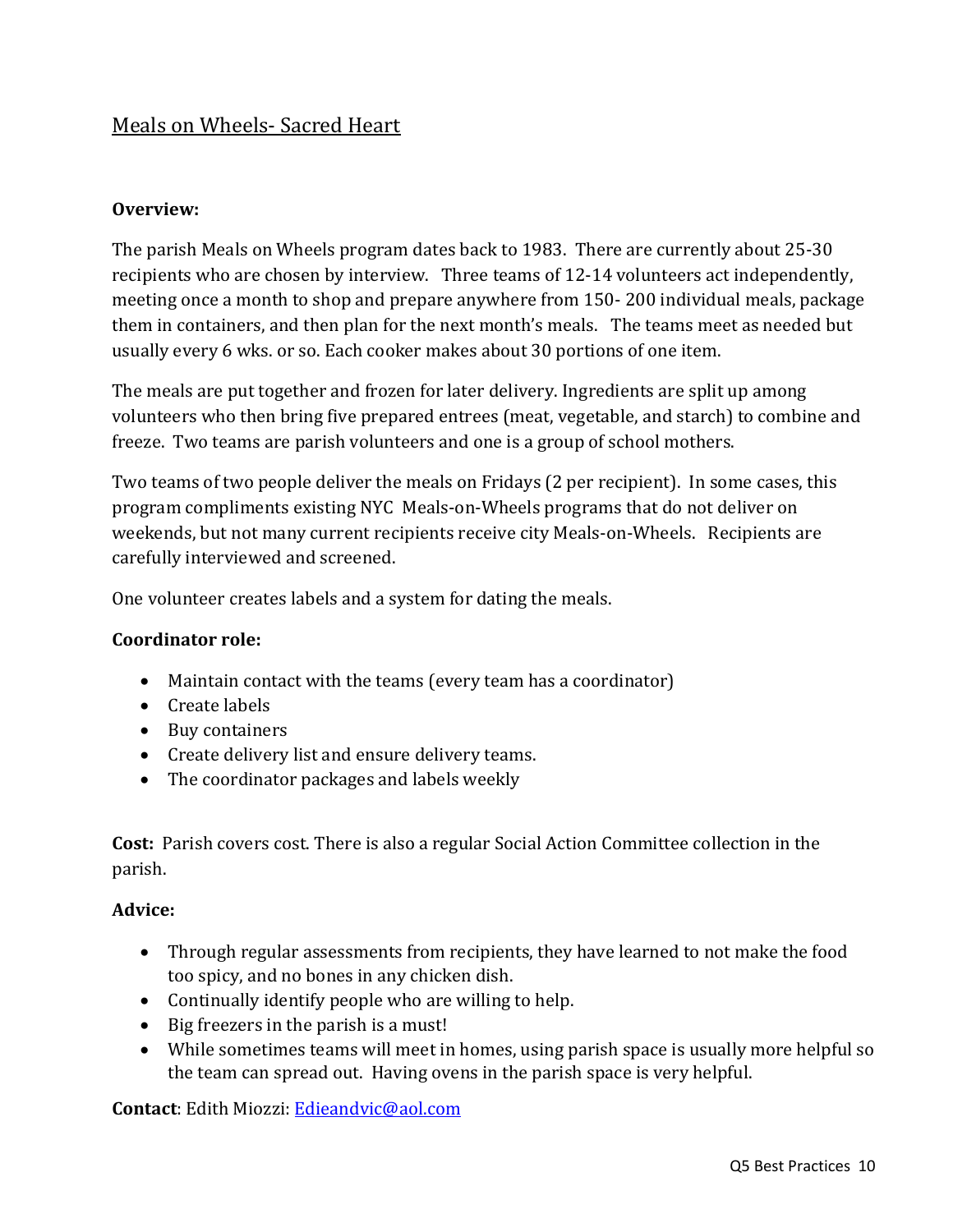# **MEALS-ON-WHEELS (cont)**

# **Social Action Committee**

Unique to Sacred Heart Parish is our **Meals-on-Wheels** ministry. Its purpose is to provide healthy nutritious meals to seniors on the weekend: **2 meals per person per household**.

The only requirement is that the person/s live within the boundaries of Sacred Heart Parish. There is no charge to the individual; however, donations are always welcomed.

All calls for requests are directed to Sister Kathleen (718-224-5695) who then evaluates the eligibility of the person or persons. The intent of the service is:

- to provide meals in an emergency for those who are temporarily in need;
- to assist those who are frail and live alone;
- to support those who are put on the waiting list for the City Meals-on-Wheels program;
- to aid those released from hospitals or rehab centers WITHOUT HOME ATTENDANTS. *If a full-time home attendant is employed, recipients will no longer qualify to receive the dinners.*

There are three cooking teams. Their responsibilities:

 to plan the menu, shop for the food, and then cook and freeze the dinners for delivery. (*Usually four different menus are planned each time the teams cook.)* Each team averages approximately 200 to 250 meals.

Each week a carefully kept record of meals going out is recorded. They are placed in bags and labeled for delivery. A baking ministry complements the dinners with 1 of our 12 volunteers assigned weekly.

Friday morning between 11am and 12 noon the meals are delivered. There are two teams consisting of a driver and a runner. Delivery schedules are made up every three months.

For further information regarding the Sacred Heart Church MOW program, call Sister Kathleen at 718-224-5695.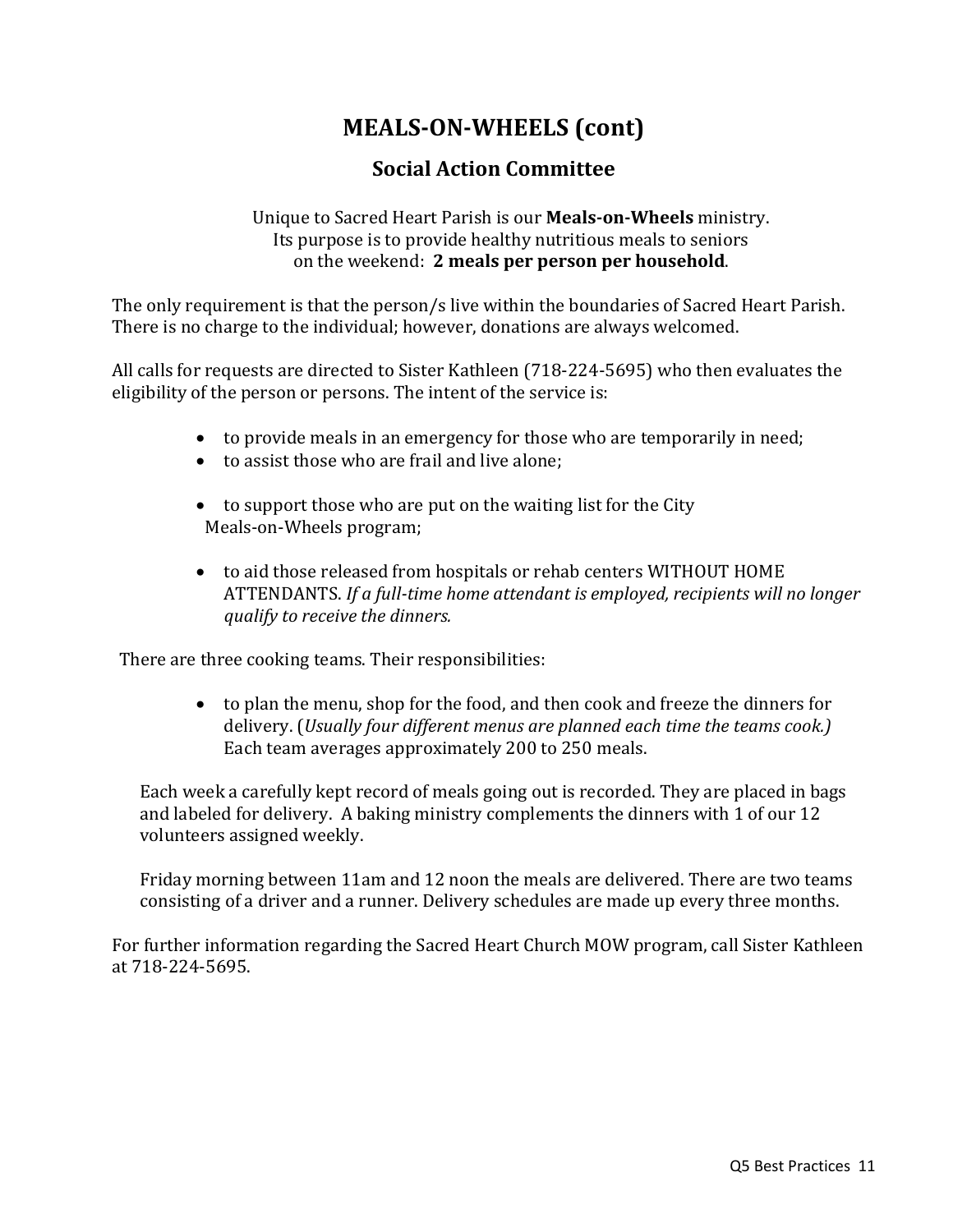## PPC Contact Box- Sacred Heart

#### **Narrative:**

The Parish Pastoral Council (PPC) of Sacred Heart had been looking for creative ways to get in sync with the parish and find a rhythm of working together to help meet the needs expressed in the parish. To facilitate communication with parishioners, they instituted a "Contact Box" for free flowing ideas and thoughts from parishioners. It is purposefully not a "Suggestion Box" as that may bring an expectation that the PPC will do everything that is suggested.

#### **Overview:**

- A parishioner who is a woodworker constructed a beautiful box that would look good in the back of the church.
- There is a pre-printed pad saying "Please share your ideas with us". There is also a bulleting announcement about the box.
- A PPC member is charged with checking the box each week
- "Ideas" are brought up at the end of the PPC meeting the PPC decides if any of the ideas should become an open item for the next meeting
- It is a good way to get the pulse of the parish

#### **Coordinator role:**

 Ensure point person is checking the box and there is time set aside at PPC meetings to discuss.

#### **Cost:** None

#### **Advice:**

- Know your group well but also stretch outside your comfort zone. Attend parish activities that are "not your cup of tea" and be friendly with others.
- The more people you connect with in the parish and encourage them to be involved, the more comfortable you become in reaching out to others.
- "Make down time" to be with people and let your hair down. It's not about constantly asking people to do things.

**Coordinator:** Maryanne Cooney: pinkmoon1110@aol.com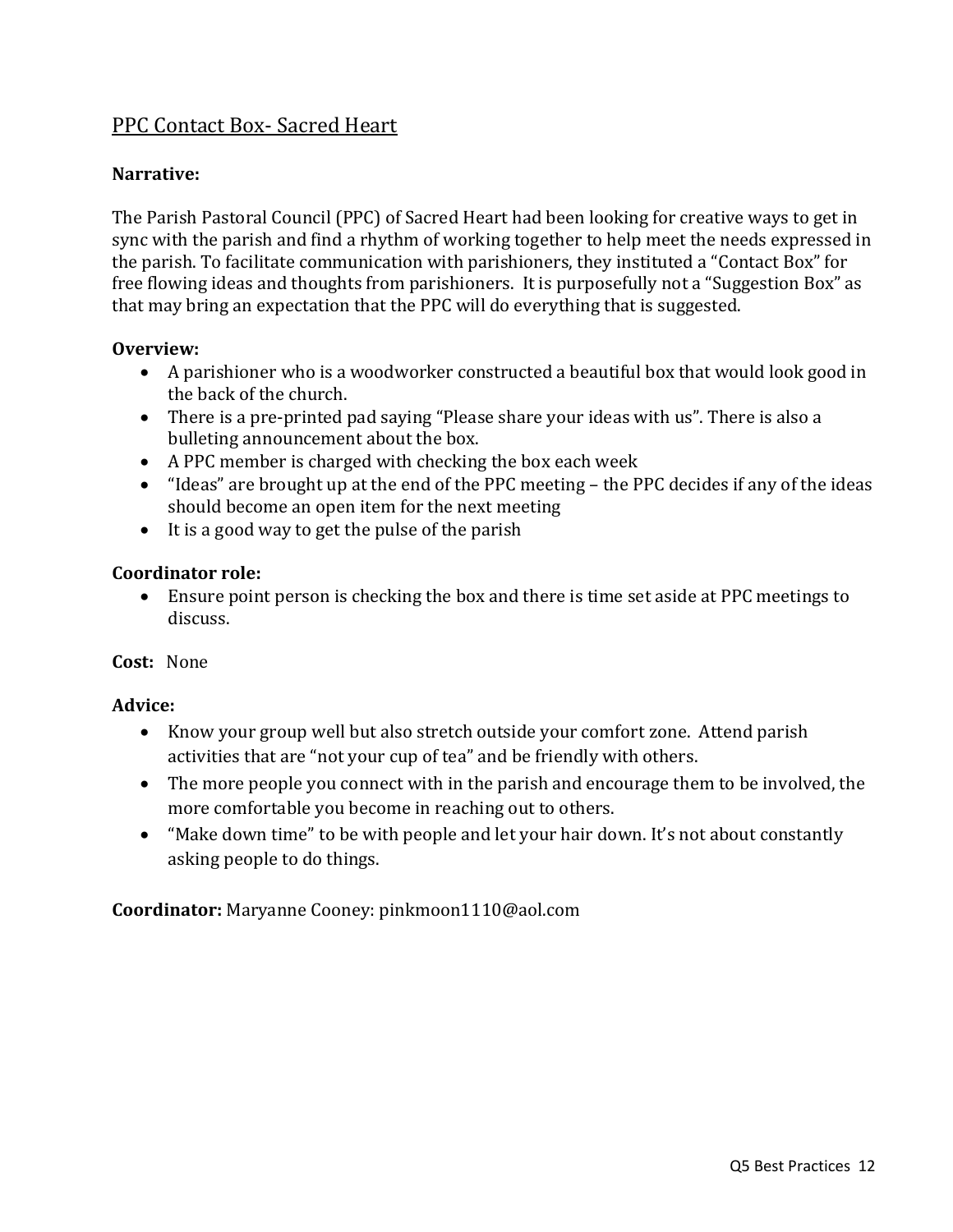# Pro Sanctity Movement- Housed at St. Kevin's

#### **Narrative:**

The Pro Sanctity movement was founded in Italy by Bishop Guglielmo Giaquinta in 1947 who believed that "holiness was the only possible response to the infinite love of the Father and the only solution to the problems of the world." The movement believes we are all called to a fullness of life and to help transform the world into a world of saints. This plays out differently in different places, but a primary focus is on formation.

The movement is coordinated at St. Kevin's by the Apostolic Oblates: "lay women who consecrate themselves to the Lord through vows of poverty, chastity, and obedience, and a promise of apostolate, in order to be fully available to spread the universal call to holiness and encourage people to deepen their interior life." (http://www.prosanctity.com/family/apostolicoblates/)

#### **Overview:**

- Retreats, talks, days of prayer. Small groups (called Nuclei) meet regularly for faith sharing and studying how to apply the universal call to holiness in life, and sharing it with others.
- A yearly theme is chosen by the international group and they provide content for studying as well. The goal of the nuclei is to read it, pray it, and share it, considering the question "What is God inviting me to?"
- Those who wish a deeper commitment to the movement or wish to start their own small group can enter a three year program called "School of Initial Formation".

**Cost:** None.

#### **Advice:**

"Call me!"

**Coordinator:** Monica Hejkal, AO, Pro Sanctity Movement, 718-649-0324 monicaoblate@gmail.com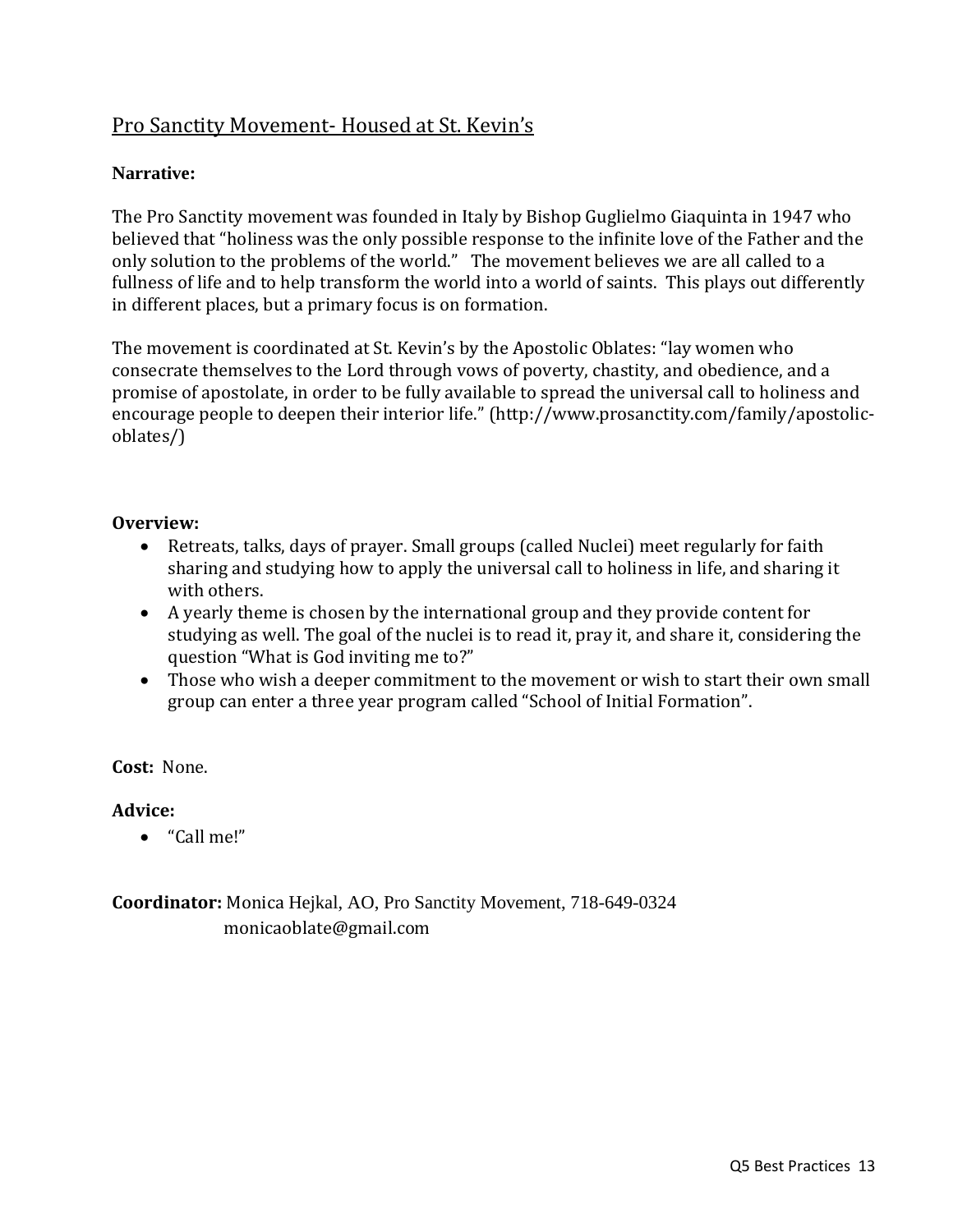# Renaissance Group: St. Gregory the Great

#### **Narrative:**

More than 15 years ago, a need was identified within the parish of St. Gregory the Great to reach out to those adults who are not yet senior citizens, but who are more mature, whose children (if they have any) are perhaps grown or in college. This group calls themselves the Renaissance Group and devotes itself to activities of **Service**, **Spirituality**, and **Social events**. They greatly value a collaborative structure in which there is no hierarchy, events are planned by volunteer chairpersons, and needs rather than a steering committee determines the direction of the group. It is open to single individuals as well as married couples.

#### **Overview:**

- Meets approximately once every five weeks. About a dozen assist in organizing events, and an average of 50 participate in the events.
- Among the many events are the Lenten Bread and Soup Supper, Giving tree (receiving over 800 Christmas gifts sent to many different organizations), annual luncheon, pot lucks, monthly book club, pizza parties, religious books sales, drives for specific needs such as clothing, shoes, socks and underwear for needy and veterans, eyeglasses, local food pantry… They identify needs that arise that "fill in the gaps" of other drives and fund raisers.
- The group pays attention to the balance of Service, Spiritual, and Social, and self corrects when necessary.

#### **Coordinator role:**

- As there is no formal structure, there is no official coordinator position.
- Meeting chairs rotate and event coordinators are specific per task and event.

#### **Cost:**

There are no dues and any program costs are kept as minimal as possible.

#### **Advice:**

- Remain respectful and accepting of people's needs and ideas.
- Maintain a collaborative spirit
- Share ideas and experiences. Be willing to let others take the lead.
- Be inclusive not only of other cultures but of those outside your own social group.
- Enjoy new friendships.

**Contact:** Jim & Sylvia Delaney: [delaneys2@verizon.net](mailto:delaneys2@verizon.net) John & Pat Tweedy: [pat.tweedy@verizon.net](mailto:pat.tweedy@verizon.net)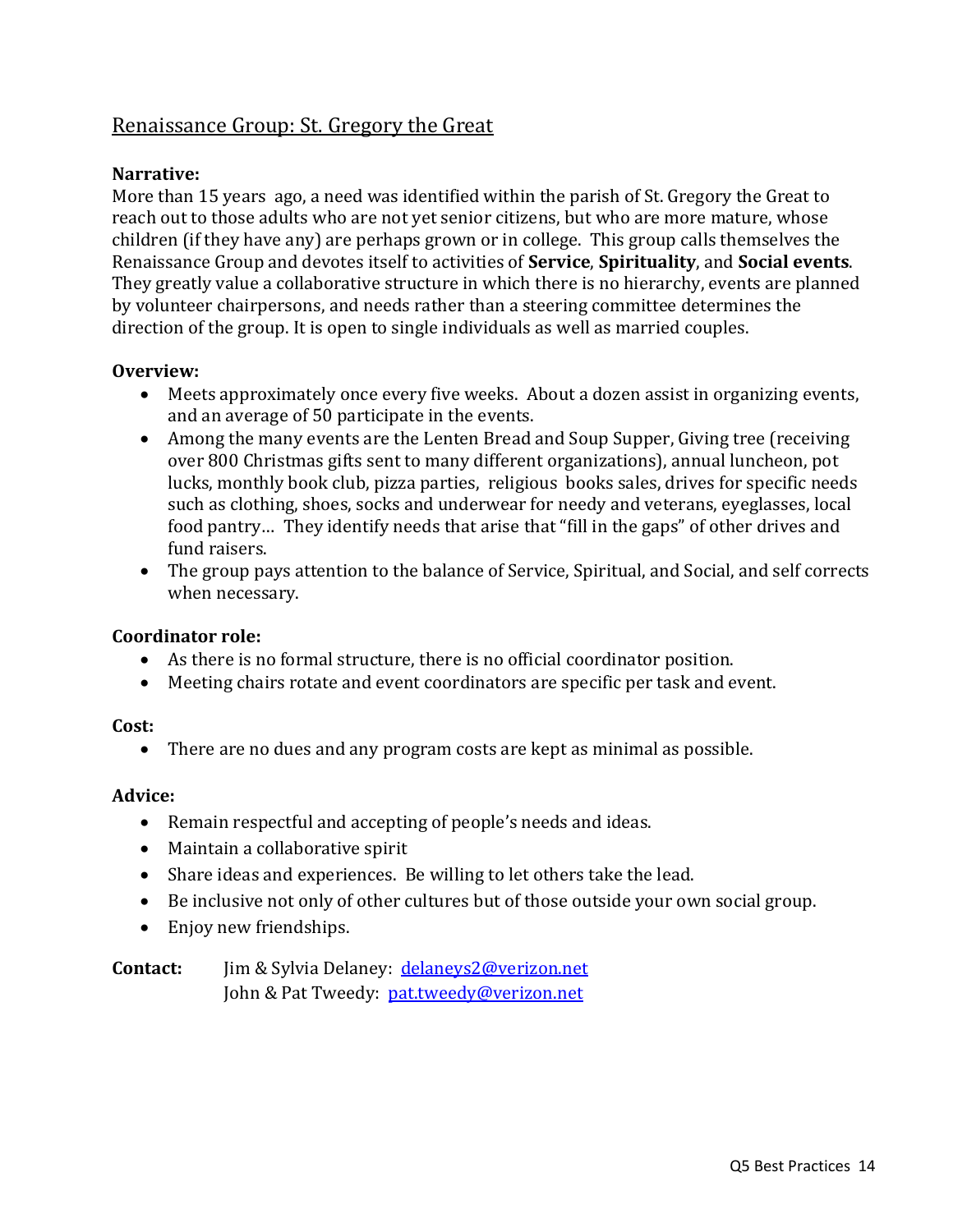# Restaurant Showcase Dinner: Our Lady of the Snows

#### **Narrative:**

Our Lady of the Snows runs an annual Restaurant Showcase Dinner, at which approximately 150 people (adults only) fill the school basement to sample signature dishes from about 30 eateries of various ethnicities in the vicinity of the parish. Eateries are inclined to donate for the potential of good publicity.

#### **Overview:**

- Eateries are solicited in person (usually by a priest) beginning approximately three weeks before the event. The manager of each eatery is sought out and asked to contribute the eatery's "signature dish" while invited to include promotional materials for display.
- Food is picked up from each eatery about two hours before the event by several volunteer teams, given efficient routings.
- Each dish is then given a decorative sign labeling the name of the eatery and the name of the dish. Beverages, including beer and wine, as well as dessert, are provided by the parish.
- Live entertainment (a solo pianist for background music) is also provided from the Parish Music Ministry.

#### **Coordinator Role:**

 Arrange for solicitation of the eateries, seating layout and general setup, personnel and routings for food pickup, preservation and presentation of the food once received, beverages and dessert, and general flow and organization of the event.

#### **Cost:**

 The parish routinely profits by over \$3,500 each time that the event is run (annually). The primary source of income is admission sales. Expenses include beverages, dessert, and basic necessities such as napkins and plasticware. There are no transactions with the eateries.

#### **Advice**

- Attract more attendees to the event by listing the eateries already procured for the event a couple of weeks beforehand, on an updated flyer that replaces the original one.
- Set the event on a day and time that allows weekly Mass attendees the opportunity to proceed directly to the dinner after Mass.
- Use a higher door price to encourage more people to buy tickets in advance, to aid with planning.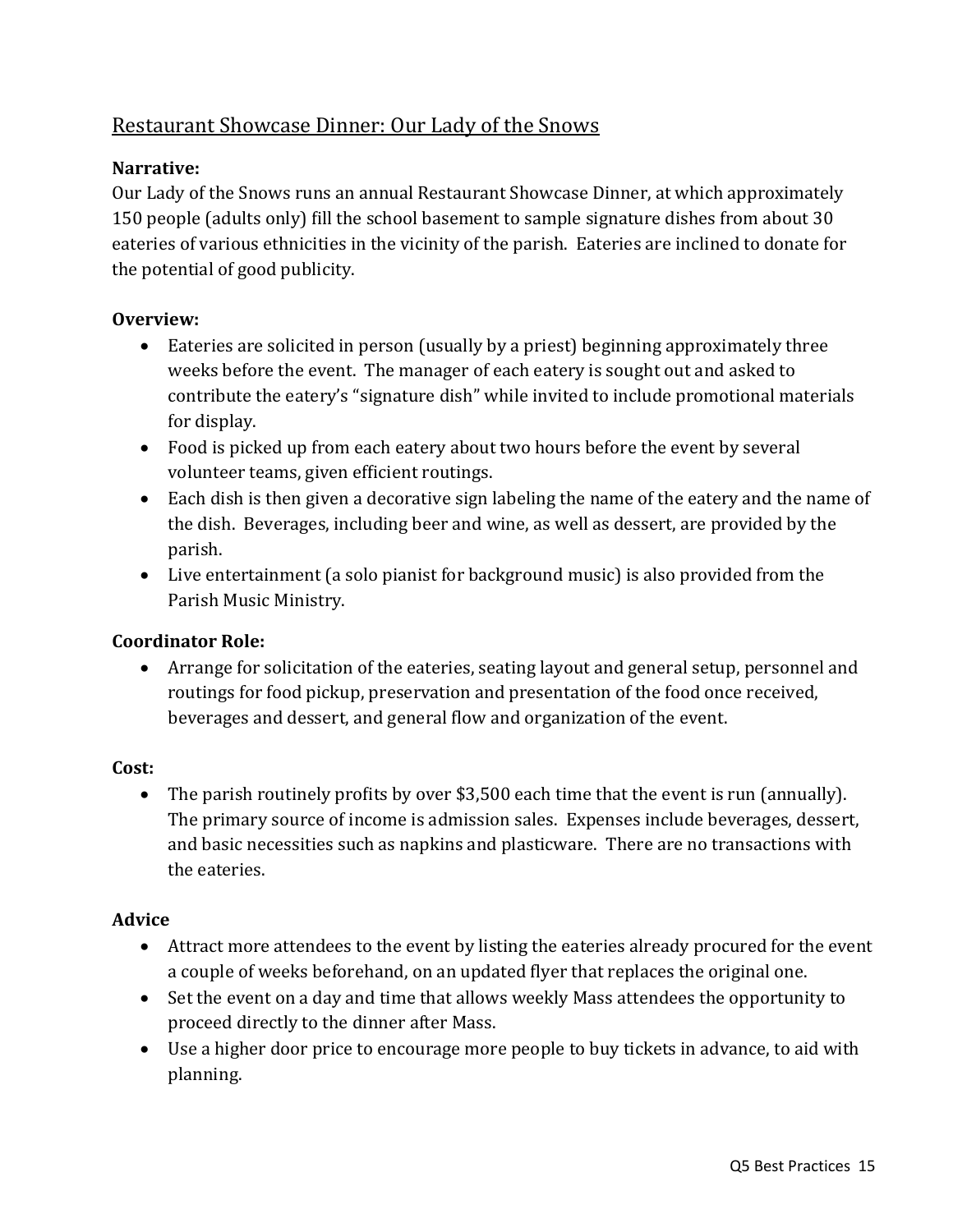- Aim for eateries to include bread in their contribution and suggest different foods if there is already an abundance of one type.
- Keep a detailed record of your dealings with each eatery, especially after the event if planning again for the following year. It is best to always note the name of the manager and/or contact-person, the day and time when you were successfully able to speak to him/her, and the dish ultimately provided by the eatery. These references are of great assistance when repeating the event.
- Perform food pickup well before the event (perhaps 90 minutes to 2 hours). It is easier to keep the food hot and preserved than to rush preparations so shortly before the event starts.
- Position the food in such a way so as to discourage a "buffet line." Keep the food separated enough such that one can simply walk up to any eatery's "station" in any sequence.

**Coordinating Team:** The Our Lady of the Snows Special Events Committee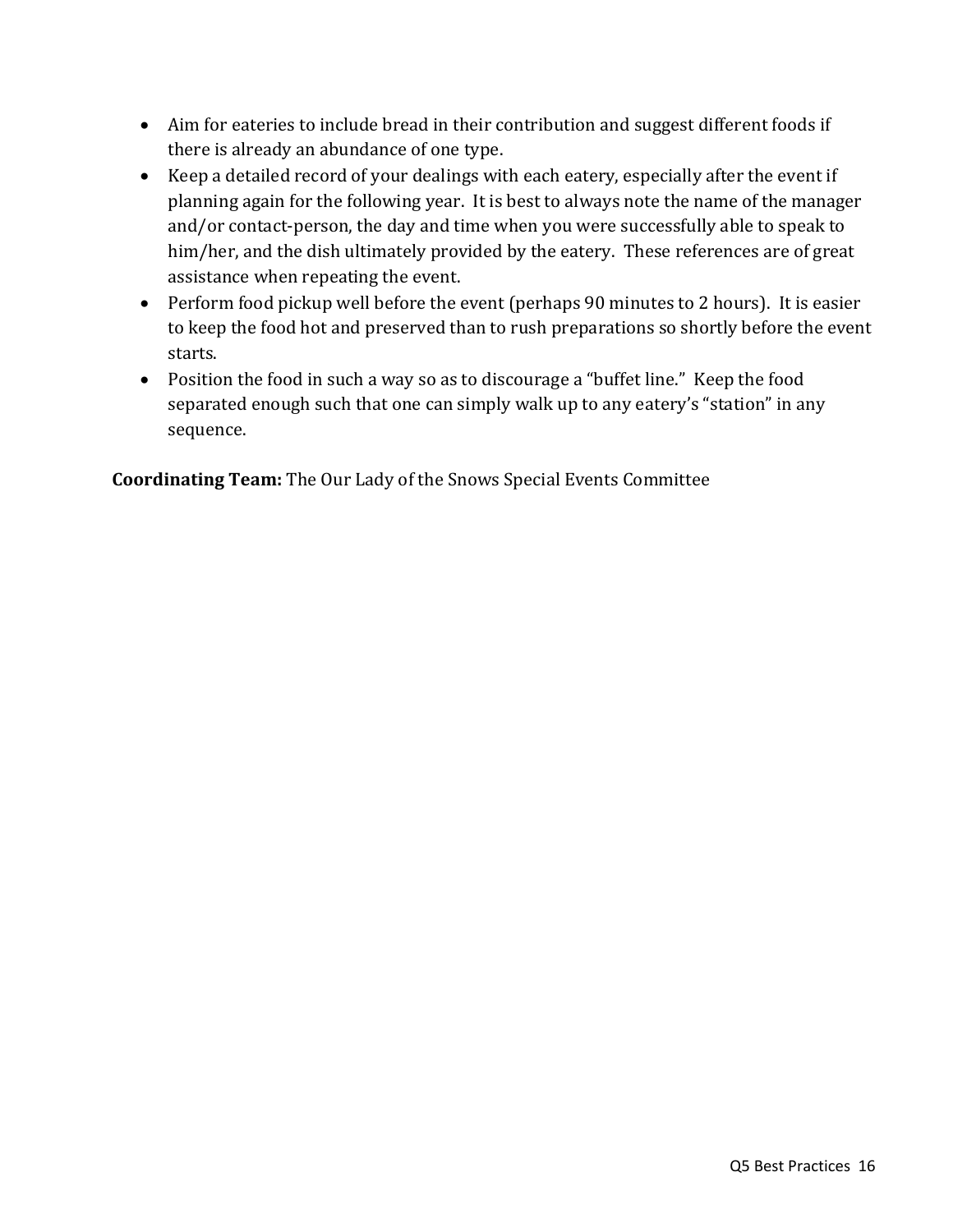# Mass for the Anointing of the Sick and Senior Luncheon / Confirmation Service: St. Kevin

#### **Narrative:**

This year, there was an opportunity for service hours to the Confirmation candidates (and their parents). They provided a luncheon for our seniors after our annual Anointing of the Sick Mass. The parents and students made the food. The students helped as the seniors arrived in church to sit in the proper pews, etc. After Mass, they led the seniors to the Parish Center and went to the buffet line for the seniors and made plates for them, which were brought to their tables. The Seniors were grateful and the children had fun, wanting to be there. It was a wonderful inter-generational event of over 100 people and something that will be repeated and enhanced every year.

#### **Overview:**

- Volunteers were asked from the pool of confirmation candidates in both Faith Formation and from the Academy. Approximately 20 volunteered along with about 10 parents.
- Pieces of the meal were divided among the students to make at home and bring on the day.

#### **Coordinator role:**

- Organize permission slips (including permission for pictures to be taken)
- Create the menu and divided the items among the students.
- Get paper goods and flatware.
- Assign people to tasks

**Cost:** No cost beyond that of the meal and paper goods.

#### **Advice:**

- Organize well, particularly the distribution of tasks and assigning people to tasks.
- Meet with the students and parents beforehand, or at least find a way to ensure directions are clear and tasks are well understood.

**Coordinator:** Agnes Rus, AO [Agnesrus@aol.com](mailto:Agnesrus@aol.com)